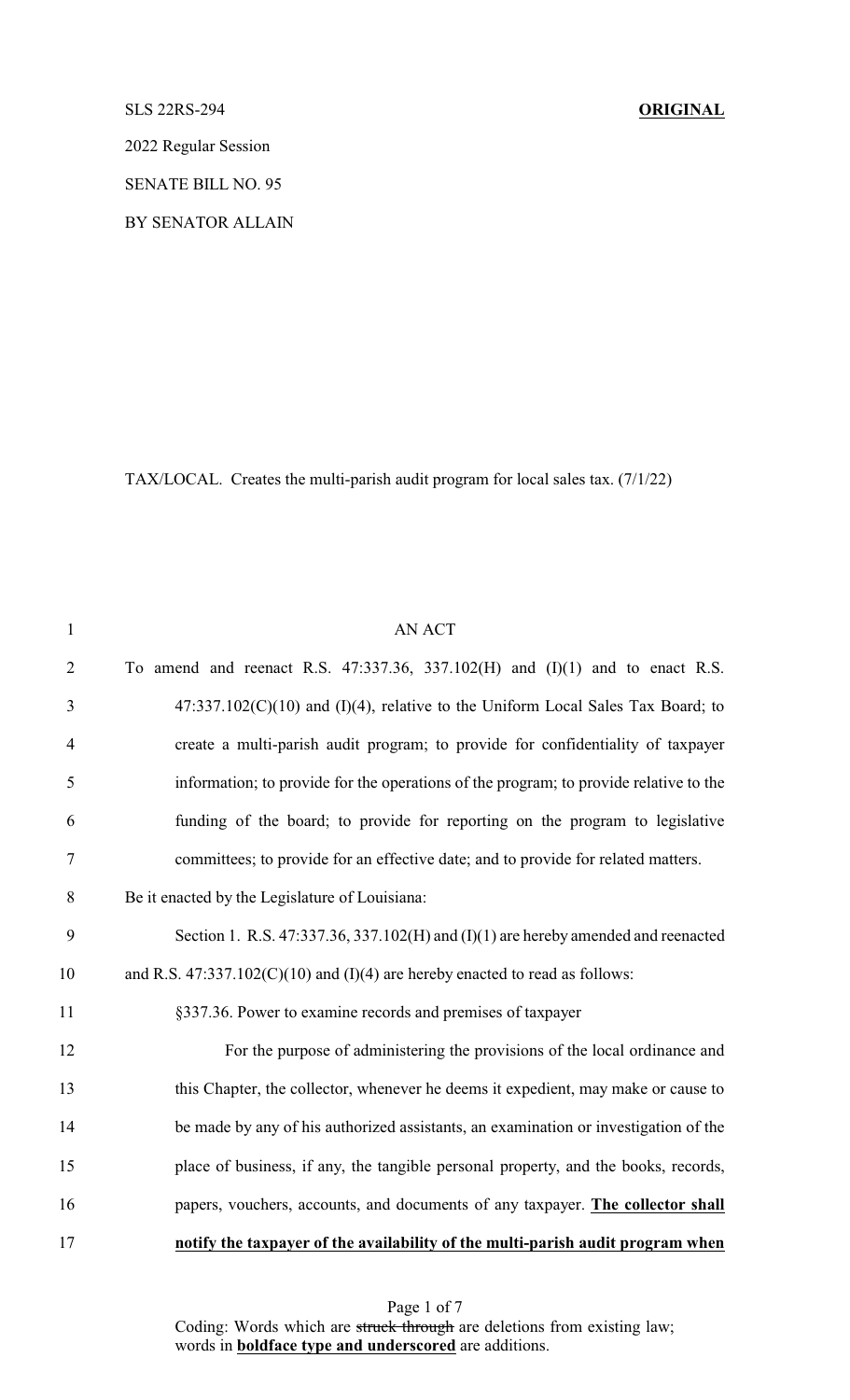| $\mathbf{1}$   | the taxpayer is initially notified of the collector's intent to conduct an              |
|----------------|-----------------------------------------------------------------------------------------|
| $\overline{2}$ | examination or investigation pursuant to this Section. Every taxpayer and every         |
| 3              | director, officer, agent, or employee of every taxpayer, shall exhibit to the collector |
| 4              | or to any of his authorized assistants, the place of business, the tangible personal    |
| 5              | property and all of the books, records, papers, vouchers, accounts, and documents       |
| 6              | of the taxpayer and to facilitate any such examination or investigation so far as it    |
| 7              | may be in his or their power so to do.                                                  |
| 8              | *<br>$\ast$<br>∗                                                                        |
| 9              | §337.102. Louisiana Uniform Local Sales Tax Board; creation; membership; powers         |
| 10             | and duties                                                                              |
| 11             | $\ast$<br>$\ast$<br>$\ast$                                                              |
| 12             | C. Powers and duties of the board. The board may:                                       |
| 13             | *<br>$\ast$<br>∗                                                                        |
| 14             | (10) Hold an executive session pursuant to R.S. 42:16 for any of the                    |
| 15             | reasons contained in R.S. 42:17 and for the discussion of matters involving             |
| 16             | confidential taxpayer information including policy advice, private letter rulings,      |
| 17             | multi-parish audits, or other matters. The records and files of the board held          |
| 18             | for the purpose of enforcement of the tax laws of this state and its political          |
| 19             | subdivisions shall be deemed to be the files and records of a political subdivision     |
| 20             | of the state subject to the provisions of R.S. 47:1508 in the same manner as any        |
| 21             | other political subdivision enforcing tax laws related to sales and use taxes.          |
| 22             | $\ast$<br>*<br>$\ast$                                                                   |
| 23             | H. Multi-parish audits.                                                                 |
| 24             | (1) The Beginning July 1, 2022, the board may develop a coordinated shall               |
| 25             | <b>implement and coordinate the multi-parish audit process which program.</b>           |
| 26             | (2) Multi-parish audit program.                                                         |
| 27             | (a) A multi-parish audit may be requested by a taxpayer having a location               |
| 28             | in the state and registered to file and remit local sales and use taxes pursuant to a   |
| 29             | local ordinance in at least three parishes. If a coordinated multi-parish audit program |

Page 2 of 7 Coding: Words which are struck through are deletions from existing law; words in **boldface type and underscored** are additions.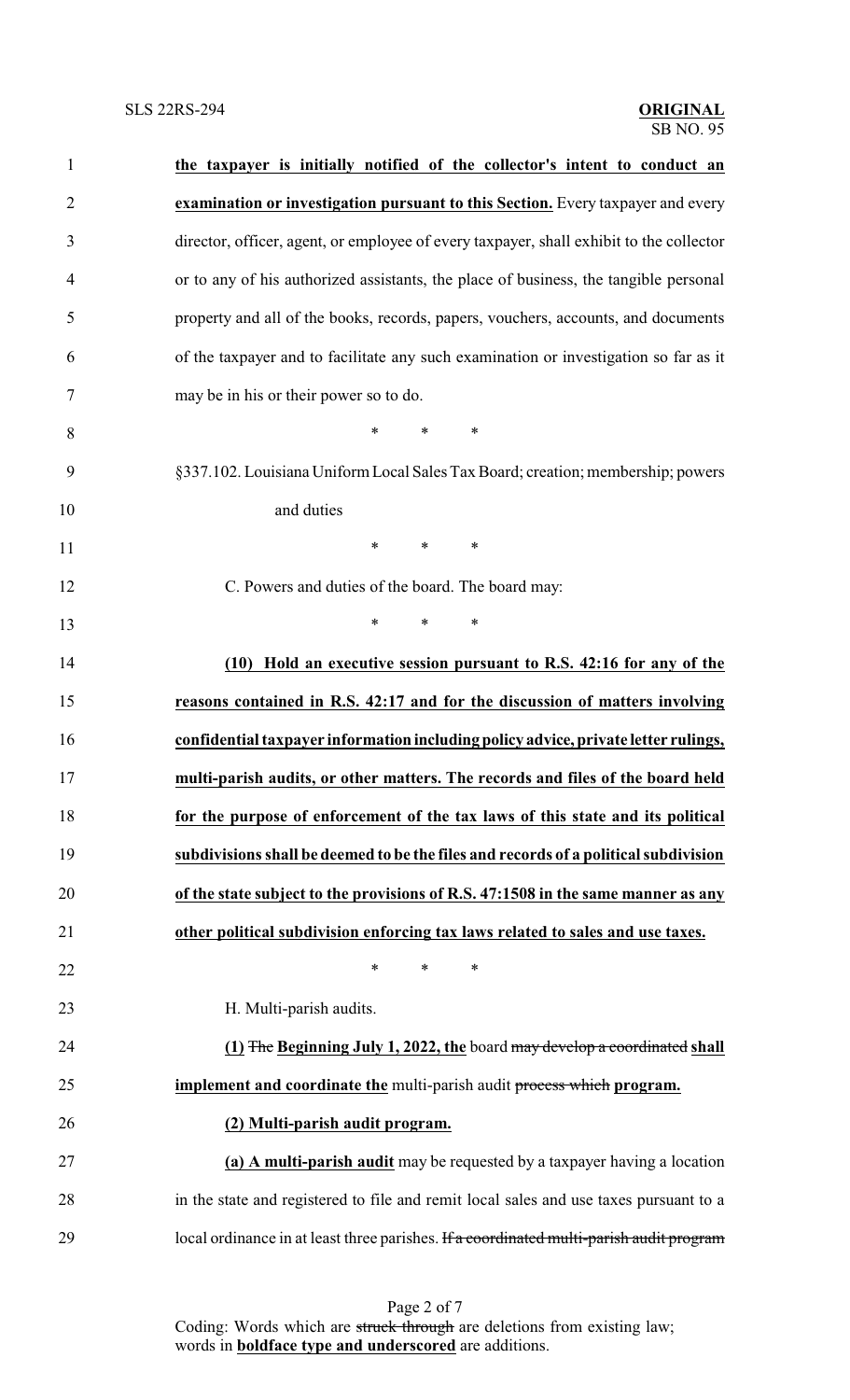| $\mathbf{1}$   | is developed, the program shall be implemented through a pilot program prior to     |
|----------------|-------------------------------------------------------------------------------------|
| $\overline{2}$ | statewide availability. A taxpayer that qualifies may request a multi-parish audit  |
| 3              | from the board within thirty days from the issuance of a notice of intent to audit  |
| 4              | from any of the parishes in which the taxpayer is registered to file and remit      |
| 5              | local sales and use taxes.                                                          |
| 6              | (b)(i) The board shall assist the taxpayer identify all parishes in which           |
| 7              | the taxpayer is registered to file and remit local sales and use taxes and shall    |
| 8              | send a notice of the multi-parish audit to all parishes identified. Parishes shall  |
| 9              | have fifteen days from the date of the notice to opt in or out of the multi-parish  |
| 10             | audit.                                                                              |
| 11             | (ii) Any parish identified by the taxpayer that opts out of a multi-parish          |
| 12             | audit shall be prohibited from auditing the requesting taxpayer for three years     |
| 13             | from the date the field work for the multi-parish audit is completed. This          |
| 14             | prohibition shall not apply to parishes that the taxpayer failed to disclose to the |
| 15             | board.                                                                              |
| 16             | (c) The board shall select and compensate the auditors who will conduct             |
| 17             | the multi-parish audit. All auditors selected by the board shall be bound by R.S.   |
| 18             | 47:337.26 and any audit protocols in rules promulgated by the board.                |
| 19             | (d) The board shall facilitate consistent treatment of taxability of                |
| 20             | transactions between parishes involved in a multi-parish audit.                     |
| 21             | (e)(i) Each parish shall review the completed audit and shall make an               |
| 22             | independent determination regarding the issuance of a notice of intent to assess    |
| 23             | with forty-five days of receipt of the completed audit.                             |
| 24             | (ii) Notwithstanding any provision of law to the contrary, a notice of              |
| 25             | intent to assess arising from a multi-parish audit shall interrupt prescription for |
| 26             | the parish issuing the notice of intent to assess.                                  |
| 27             | (f) After the issuance of the notices of intent to assess, the taxpayer may         |
| 28             | request a joint administrative hearing in which all parishes that opted into the    |
| 29             | multi-parish audit may participate. The board shall coordinate the hearing.         |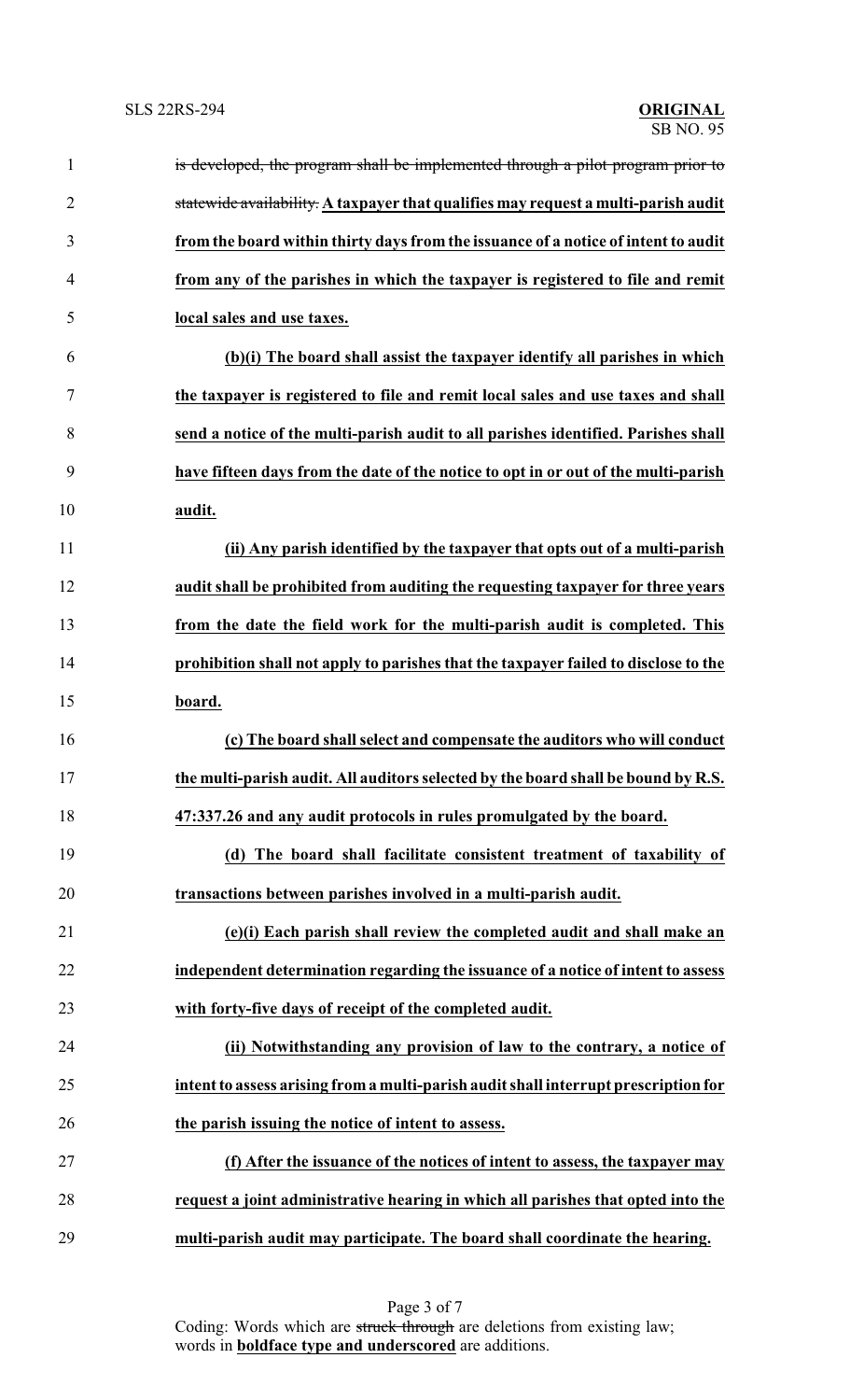| $\mathbf{1}$   | (g) The board may provide by rule for audit procedures, hearing                         |  |
|----------------|-----------------------------------------------------------------------------------------|--|
| $\overline{2}$ | procedures, and any other provision necessary for the implementation of the             |  |
| 3              | multi-parish audit program.                                                             |  |
| $\overline{4}$ | (3) On or before January 1, 2024, the board shall report to the Senate                  |  |
| 5              | Committee on Revenue and Fiscal Affairs and the House Committee on Ways                 |  |
| 6              | and Means on the multi-parish audit program. The report shall include the               |  |
| 7              | number of multi-parish audits that were requested and initiated in each fiscal          |  |
| 8              | year, the number of multi-parish audits that were completed in each fiscal year,        |  |
| 9              | the percentage of local sales and use tax audits that are multi-parish audits, and      |  |
| 10             | the number of multi-parish audits for which each parish had opted in and opted          |  |
| 11             | out. The report may include recommendations for legislation to streamline or            |  |
| 12             | improve the program and any other information the board determines to be                |  |
| 13             | relevant.                                                                               |  |
| 14             | *<br>$\ast$<br>∗                                                                        |  |
| 15             | Funding. (1) The board shall be funded through a dedication of a<br>Ι.                  |  |
| 16             | percentage of the total statewide collections of local sales and use tax on motor       |  |
| 17             | vehicles, as provided for in an agreement with local collectors and in accordance       |  |
| 18             | with the limitations provided in this Paragraph and the budgetary policy as provided    |  |
| 19             | in Paragraph (2) of this Subsection. Monies shall be payable monthly from the           |  |
| 20             | current collections of the tax. The dedication shall be considered a cost of collection |  |
| 21             | and shall be deducted by the state and disbursed to the board prior to distribution of  |  |
| 22             | tax collections to local taxing authorities. The dedication shall be in addition to any |  |
| 23             | fee imposed by the office of motor vehicles for the collection of the local sales and   |  |
| 24             | use tax on motor vehicles. The amount to be disbursed to the board in any fiscal year   |  |
| 25             | after Fiscal Year 2018-2019 shall not, under any circumstances and notwithstanding      |  |
| 26             | any budget adopted by the board, exceed the following:                                  |  |
| 27             | (a) In Fiscal Year 2017-2018, one-fifth of one percent of the collections.              |  |
| 28             | (b) In Fiscal Year 2018-2019, one-quarter of one percent of the collections.            |  |
| 29             | (c) In Fiscal Year 2019-2020 and each fiscal year thereafter, three-tenths of           |  |

Page 4 of 7 Coding: Words which are struck through are deletions from existing law; words in **boldface type and underscored** are additions.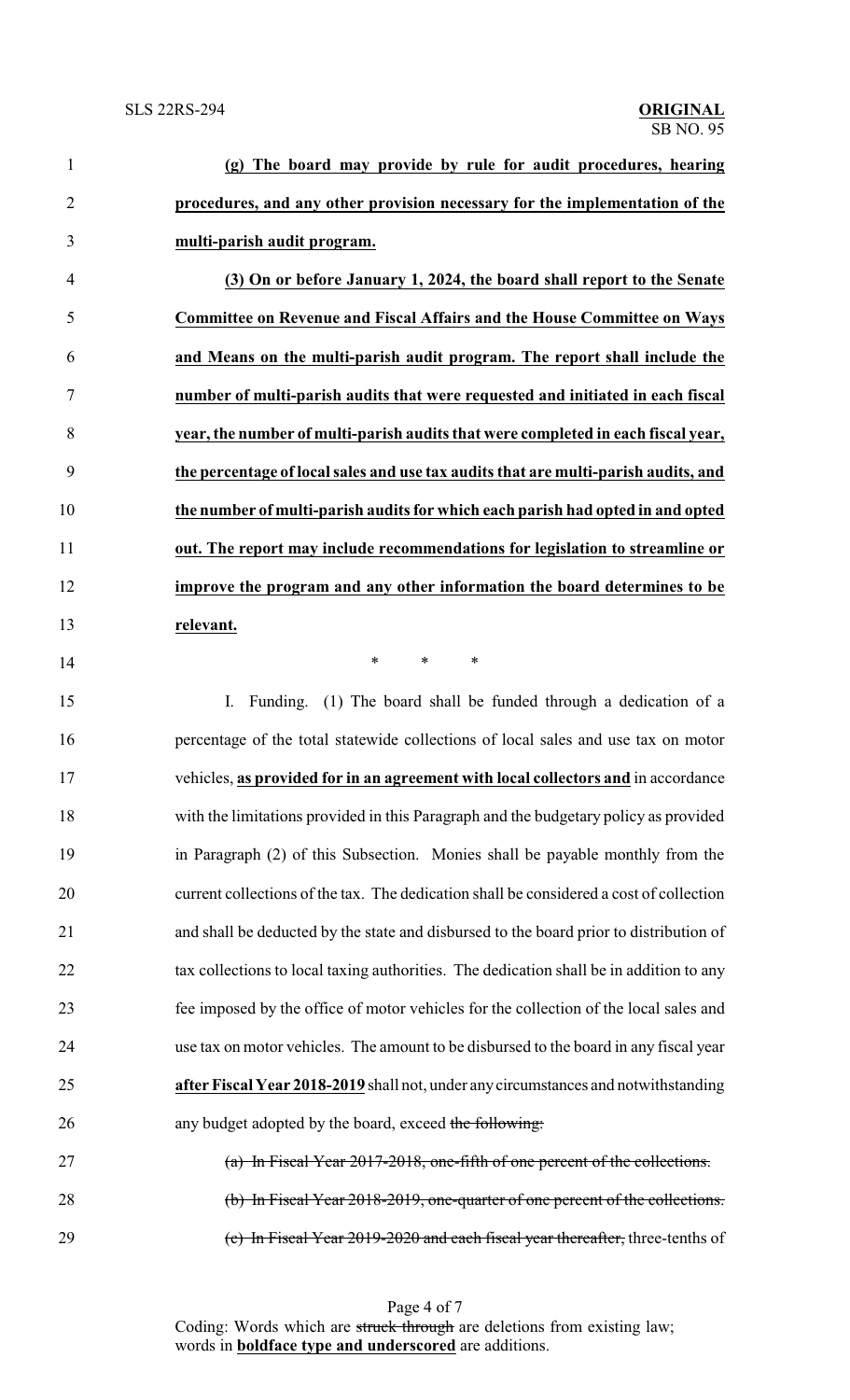| $\mathbf{1}$   | one percent of the collections.                                                          |
|----------------|------------------------------------------------------------------------------------------|
| $\overline{2}$ | $\ast$<br>$\ast$<br>$\ast$                                                               |
| 3              | $(4)$ Notwithstanding the provisions of R.S. $47:303(B)(3)(b)$ or any other              |
| $\overline{4}$ | law to the contrary, the tax imposed by the political subdivisions on the sale or        |
| 5              | use of vehicles subject to the Vehicle Registration License Tax Law shall not be         |
| 6              | collected by the vehicle commissioner for any local taxing authority if the              |
| 7              | collector for that taxing authority does not enter into a contract with the board        |
| 8              | to provide funding as provided in Paragraph (3) of this Subsection. Beginning            |
| 9              | January 1, 2023, agreements entered into pursuant to R.S. 47:303(B)(3)(b) shall          |
| 10             | be suspended for all such taxing authorities until their collector has entered into      |
| 11             | a contract with the board to provide funding as provided in Paragraph (3) of             |
| 12             | this Subsection.                                                                         |
| 13             | Section 2. This Act shall become effective on July 1, 2022; if vetoed by the governor    |
| 14             | and subsequently approved by the legislature, this Act shall become effective on the day |
| 15             | following such approval by the legislature or July 1, 2022, whichever is later.          |
|                |                                                                                          |

The original instrument and the following digest, which constitutes no part of the legislative instrument, were prepared by Leonore Heavey.

|                | <b>DIGEST</b>        |        |
|----------------|----------------------|--------|
| SB 95 Original | 2022 Regular Session | Allain |

Present law authorizes local tax collectors to examine or investigate the place of business, the tangible personal property, and the books, records, papers, vouchers, accounts, and documents of any taxpayer for purposes of enforcing the local sales and use tax laws.

Proposed law retains present law and requires collectors to notify taxpayers of the proposed law multi-parish audit program when notifying taxpayers of their intent to conduct an examination or investigation.

Present law authorizes the Uniform Local Sales Tax Board to advise local sales and use tax collectors concerning the imposition, collection, and administration of local sales and use taxes and issue private letter rulings to taxpayers.

Present law provides that all meetings of the board are subject to the open meetings law.

Proposed law authorizes the board to hold executive sessions for the discussion of matters involving confidential taxpayer information including policy advice, private letter rulings, and multi-parish audits.

Proposed law requires that the records and files of the board held for the purpose of enforcement of the tax laws of this state be treated as confidential and subject to penalty for unauthorized disclosure.

Page 5 of 7 Coding: Words which are struck through are deletions from existing law; words in **boldface type and underscored** are additions.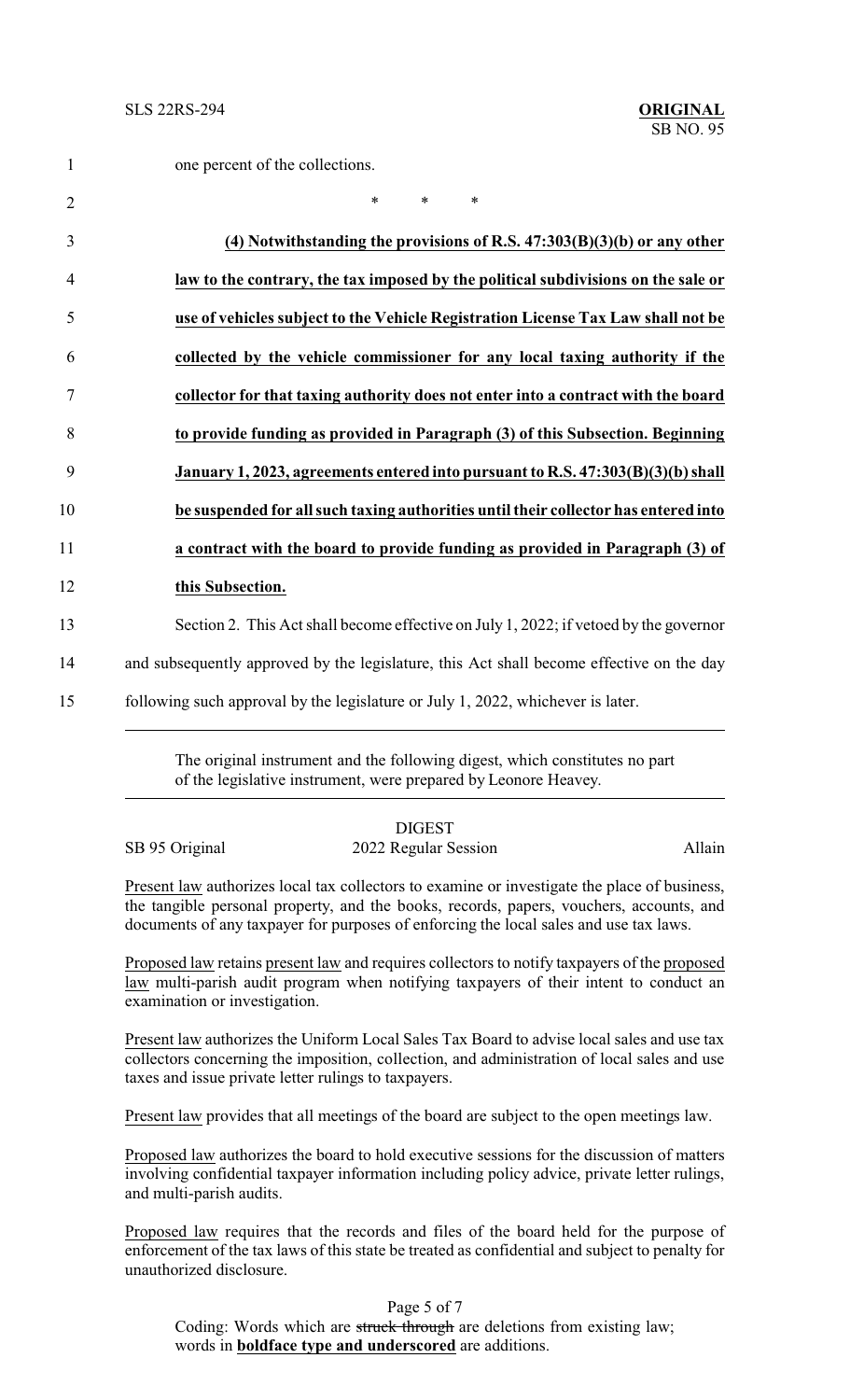Present law authorizes the Uniform Local Sales Tax Board to develop and coordinate a multi-parish audit process for taxpayers located in the state that are registered to file and remit local sales tax in three or more parishes.

Proposed law requires the board to implement and coordinate the multi-parish audit program created by proposed law.

Proposed law creates the multi-parish audit program.

Proposed law authorizes taxpayers that have a physical location in the state and that are subject to sales and use tax in three or more parishes to request a multi-parish audit whenever the taxpayer receives a notice of intent to audit from any of the parishes in which the taxpayer is required to file and remit sales and use tax.

Proposed law requires qualifying taxpayers to notify the board of their request for a multiparish audit within 30 days of the issuance of the notice of intent to audit.

Proposed law requires the board to assist the taxpayer in identifying all parishes in which the taxpayer does business and the board will send the multi-parish audit notice to all identified parishes. Parishes will have 15 days to opt in or opt out of the multi-parish audit.

Proposed law provides that parishes that were identified by the taxpayer that opt out of a multi-parish audit will be prohibited from auditing the same taxpayer for three years from the date of completion of the multi-parish audit field work.

Proposed law requires that the board hire and compensate auditors who conduct multi-parish audits and requires these auditors to follow present law standards of conduct for contract auditors hired by local tax collectors and any additional audit protocols set forth in rules promulgated by the board.

Proposed law requires that the board facilitate consistent treatment of taxability of transactions between parishes involved in a multi-parish audit.

Proposed law requires that each parish participating in a multi-parish audit will review the audit and make an independent determination regarding the issuance of a notice of intent to assess and further provides that if issued a notice of intent to assess will interrupt prescription for the parish issuing the notice.

Proposed law provides that if a notice of intent to assess is issued, the board will coordinate an administrative hearing at the request of the taxpayer in which all parishes involved in the audit may participate.

Proposed law authorizes the board to issue rules to provide for audit procedures, hearing procedures, and any other provisions necessary for the implementation of the program.

Proposed law requires the board to report to the Senate Committee on Revenue and Fiscal Affairs and the House Committee on Ways and Means by Jan. 1, 2024, on the number of multi-parish audits initiated and completed, the percentage of local audits that are multiparish audits, and the number of times each parish has opted in of out of the multi-parish audits. The board may also report any recommended legislative changes to the program as well as other information the board determines to be relevant.

Present law authorizes the board to enter into contracts with local tax collectors to fund the operations of the board.

Present law authorizes the vehicle commissioner to collect the local sales and use tax on motor vehicles subject to the Vehicle Registration License Tax Law.

Page 6 of 7 Coding: Words which are struck through are deletions from existing law; words in **boldface type and underscored** are additions.